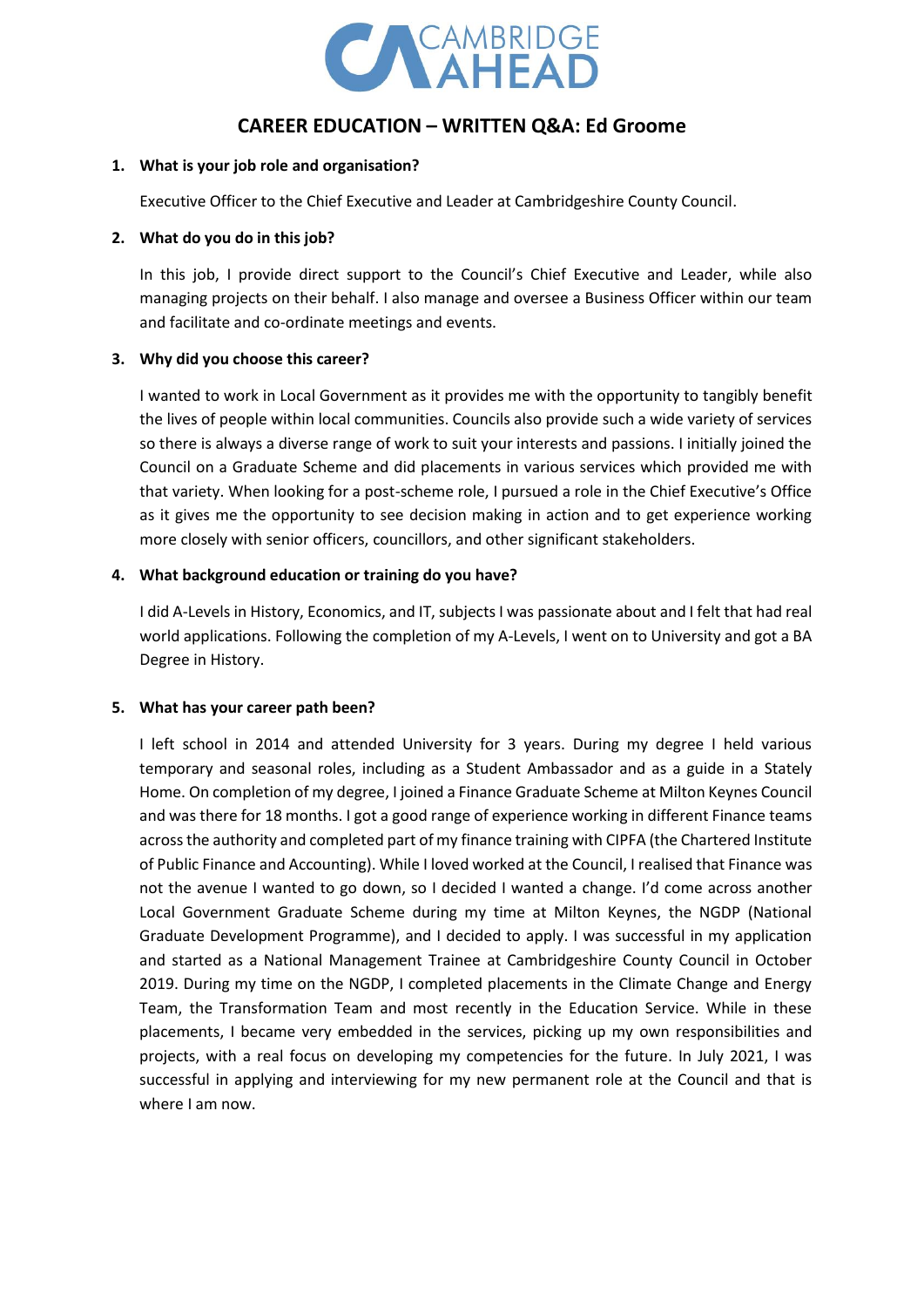

## **6. What does a typical day involve?**

Days are very varied and rarely the same. Depending on the current priorities of the Administration and Chief Executive, I could be organising and facilitating an emergency meeting or writing a briefing note for a senior officer or member on a significant issue that they need to be aware of. Most days however, I will check in with my team and try and keep on top of my emails, requests and project work and answer urgent queries where I can. I've found some days that it's hard to stick to a plan or a to do list as something urgent will often crop up that you have not been able to foresee and prepare for.

# **7. What is your work environment like?**

Due to the ongoing pandemic, most Council staff have not been based in an office since March 2020. I have been going into the office a couple of days a week recently, but we are predominantly home based currently. Including myself, my immediate team is made up of five people and we remain in regular contact with one another, but I also work closely with senior officers, members and external stakeholders who I have regular meetings and interactions with. The Council employ a flexible working policy so providing you complete your hours and attend core meetings, they are happy for you to work in the way that best suits you. This allows for a great balance between your home and work life, particularly if you're working from home when that barrier can become blurred. This allows me to give more time to things I enjoy such as exercising, travel, and seeing family. Having worked in various teams across the Council, I think it's worth highlighting that team sizes, flexibility of work hours, and working environment is all dependent upon the service you are working in as all will work differently and have separate priorities.

# **8. What aspects of your job are most challenging?**

As with most roles I've held within the Council, I think the most challenging aspect is managing and prioritising a significant workload. As you pick up more responsibilities, more is expected of you and that means you have competing priorities. As I also work with senior officers and members who do not necessarily have time to answer questions about pieces of work, I often must work on my own initiative and decide what should take precedence. I will often look at colleague's calendars to check when pieces of work should be completed and that seems to work well. However, colleagues are very aware of each other's workloads, are very understanding, and will also offer support if capacity allows.

# **9. Can you give an example of a project or piece of work that you have been most proud of?**

During my final placement of the Graduate Scheme, I project managed the Holiday Activity and Food Programme across Cambridgeshire, a DfE (Department for Education) funded project aiming to provide free childcare provision for free school meal children during the school holidays. I oversaw the first round of delivery of the project during the Easter Holidays in 2021; we were able to mobilise childcare, activity, and food providers across the county to deliver activities, support and food to and families who needed it most. The feedback we received from parents, children and providers alike was excellent and the model we implemented over Easter is in use again during the 2021 Summer Holidays where we were able to expand the number of places available for children across the county. I was complimented by both officers